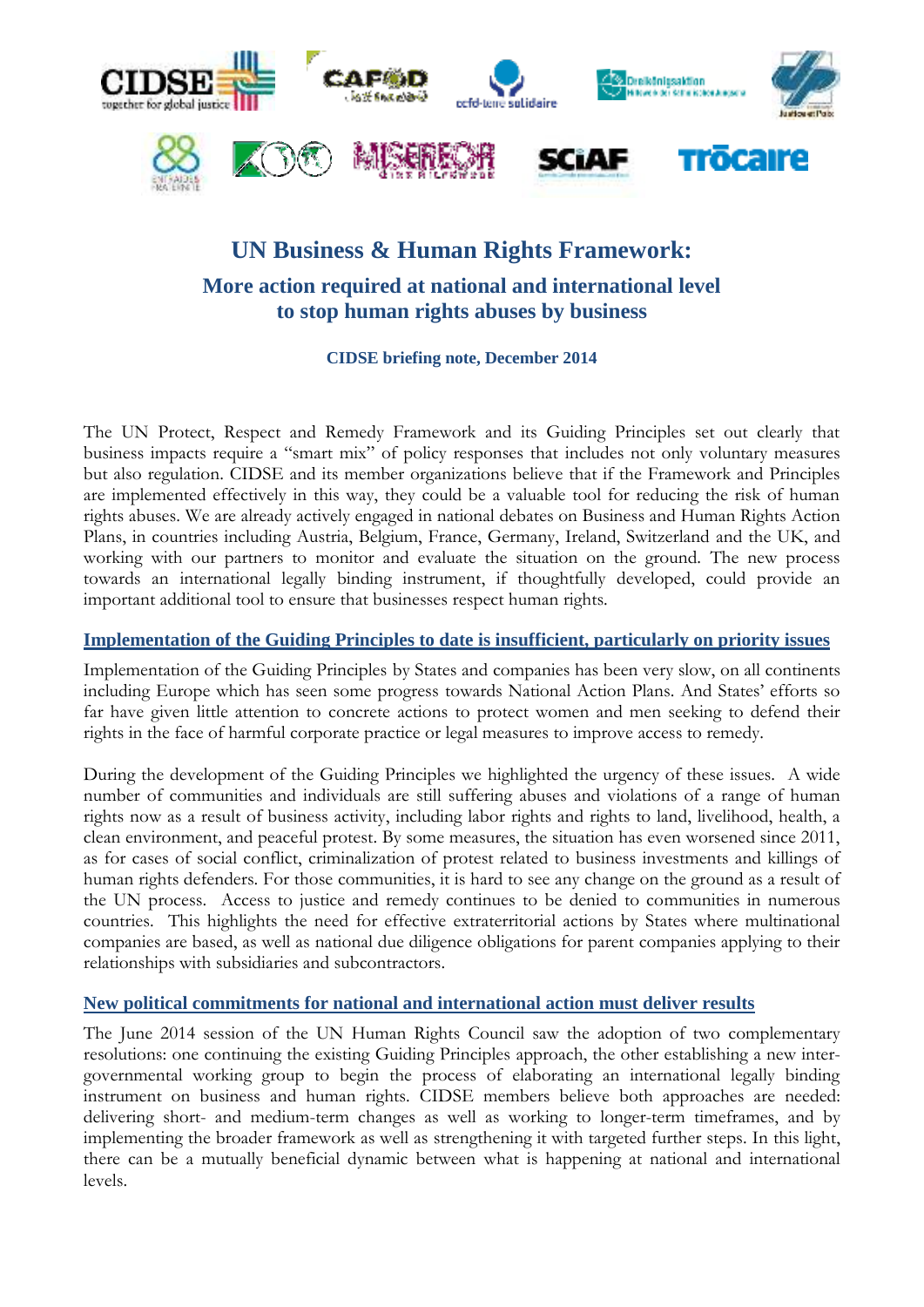In discussions during the June session, there was general recognition by States of continuing gaps in the UN business and human rights framework and the limitations of current practice, particularly in relation to ensuring access to justice. The desire to better protect human rights defenders was highlighted by many. The resolution extending the mandate of the Business & Human Rights Working Group emphasized the role of civil society and access to remedy. Following on from the session, some States have signaled their intention to intensify work on these issues in their national or regional context. The EU announced a commitment to further develop European legislation. These steps are very welcome, but for the reasons highlighted above they have to deliver results.

# **There is potential to include new concrete measures in National Action Plans**

A number of governments are working to finalize National Action Plans (including France and Switzerland) or are starting to develop such plans (including Belgium, Germany, Ireland and the United States). The EU will also revise its Action Plan on Human Rights & Democracy as well as its strategy on corporate social responsibility. The UK is due to review its existing Business and Human Rights Action Plan in 2015.

This work is providing the context for serious assessments of legislative frameworks in the line of the "smart mix", carried out by governments, civil society or other actors.<sup>1</sup> Several initiatives of note have been put forward in the National Action Plans that have been finalized, such as the set-up in Denmark of an inter-ministerial group on extraterritoriality, as well as the set-up in Finland of a complaints mechanism concerning human rights violations by state-owned companies.

At the same time, the biggest weakness in National Action Plans published to date is a lack of concrete actions. Public commitments and good analysis about the current state of play are not yet translating into measures that will make a difference on the ground. US and EU governments have insisted that implementation of the Guiding Principles should take priority over discussions towards an international legally binding instrument. So we will be looking to their implementation of the Guiding Principles for effective legislative measures and enforcement at national level that convincingly address the shortcomings now generally acknowledged, which underpinned the decision by other States to open a process towards an international instrument.

### **Some innovative national legislative developments are being proposed**

In France, the government is considering tabling a legal proposal, introduced by members of parliament, which could establish a duty of care for multinational corporations, to prevent damages to the environment, health and human rights within all their economic relationships.<sup>2</sup> Parliamentary committees in Switzerland have requested that their government put forward measures on due diligence and access to justice.

The European Union recently agreed legislation on corporate reporting that is a step forward especially in relation to supply chains, though it contains exemptions that could weaken its ability to be an effective measure for change. The transposition of the reporting directive in European countries might be an opportunity to take action towards stronger, binding due diligence requirements at national level. A proposed EU regulation on responsible sourcing of minerals is also under discussion.<sup>3</sup> In the United Kingdom, the Modern Slavery Bill under discussion includes a measure to require reporting by listed and non-listed companies on actions to identify and address slavery and forced labor in their supply chains.

New national legislative measures could provide a strong power of example and serve as references in discussions on the design of a future international instrument. If governments make progress at national level, this will also enhance their credibility in discussions at the international level. Some governments have argued that they cannot put into place national legislative measures while others do not, for competitiveness reasons. The treaty process provides a new space to build bridges between individual national measures and international approaches that could contribute to establishing a level playing field.